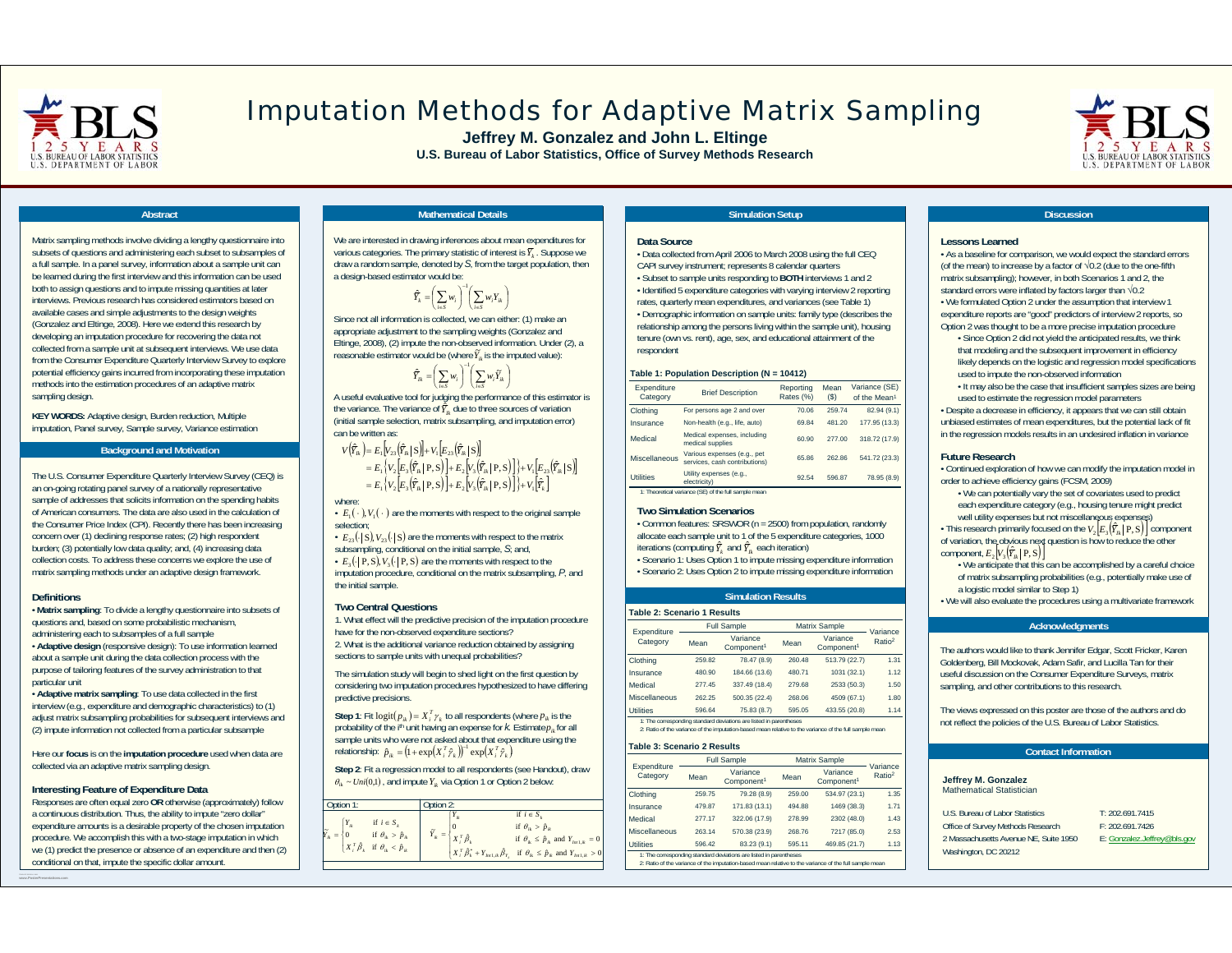## Imputation Methods for Adaptive Matrix Sampling (Handout)

Jeffrey M. Gonzalez<sup>∗</sup> and John L. Eltinge

U.S. Bureau of Labor Statistics, Office of Survey Methods Research

2009 Joint Statistical Meetings August 4, 2009

## Imputation Procedure Details<sup>1</sup>

To impute  $y_{ik}$ , the expenditure amount for the  $i<sup>th</sup>$  sample unit on item k, we will implement the following two-step procedure:

## Step 1:

Fit the logistic regression model,  $logit(p_{ik}) = x'_i \gamma_k$ , to all sample units receiving expenditure section (or item) k. For this model,  $p_{ik}$  is the probability that the  $i<sup>th</sup>$  sample unit reports an expense on item  $k$  and  $x'_{i}$  is a vector of covariates (family type, housing tenure, and age, educational attainment, and gender of the respondent).

Using the relationship  $p_{ik} = (1 + \exp(x'_i \gamma_k))^{-1}(\exp(x'_i \gamma_k))$ , estimate  $p_{ik}$  for all sample units not receiving expenditure section k. We will denote the estimated probability as  $\hat{p}_{ik}$ .

## Step 2:

 $\star$  Option 1:

Fit the linear regression model,  $y_{ik} = x'_i \beta_k$ , to all sample units receiving expenditure section k and reporting a positive expense (i.e.,  $y_{ik} > 0$ ). For this model,  $x'_i$  is the same vector of covariates as in Step 1.

 $\star$  Option 2:

Estimate the regression parameters from the following two linear regression models:

- 1. Fit  $y_{ik} = x'_i \beta_k$  to all sample units receiving expenditure section k, reporting a positive expense (i.e.,  $y_{ik} > 0$ ) at the current interview, but a zero-dollar expense during the first interview (i.e.,  $y_{int1,ik} = 0$ )
- 2. Fit  $y_{ik} = x'_i \beta^*_k + y_{int1,ik} \beta_{Y_k}$  to all sample units receiving expenditure section k, reporting a positive expense (i.e.,  $y_{ik} > 0$ ) at the current interview, and a positive expense during the first interview (i.e.,  $y_{int1,ik} > 0$ )

Now draw,  $\theta_{ik} \sim Uni(0, 1)$ . For all sample units not receiving expenditure section k, impute the non-observed information using either Option 1 or 2 in the following manner:

<sup>∗</sup>Gonzalez.Jeffrey@bls.gov

<sup>&</sup>lt;sup>1</sup>The views expressed here are entirely those of the authors and do not necessarily reflect policies of the U.S. Bureau of Labor Statistics.